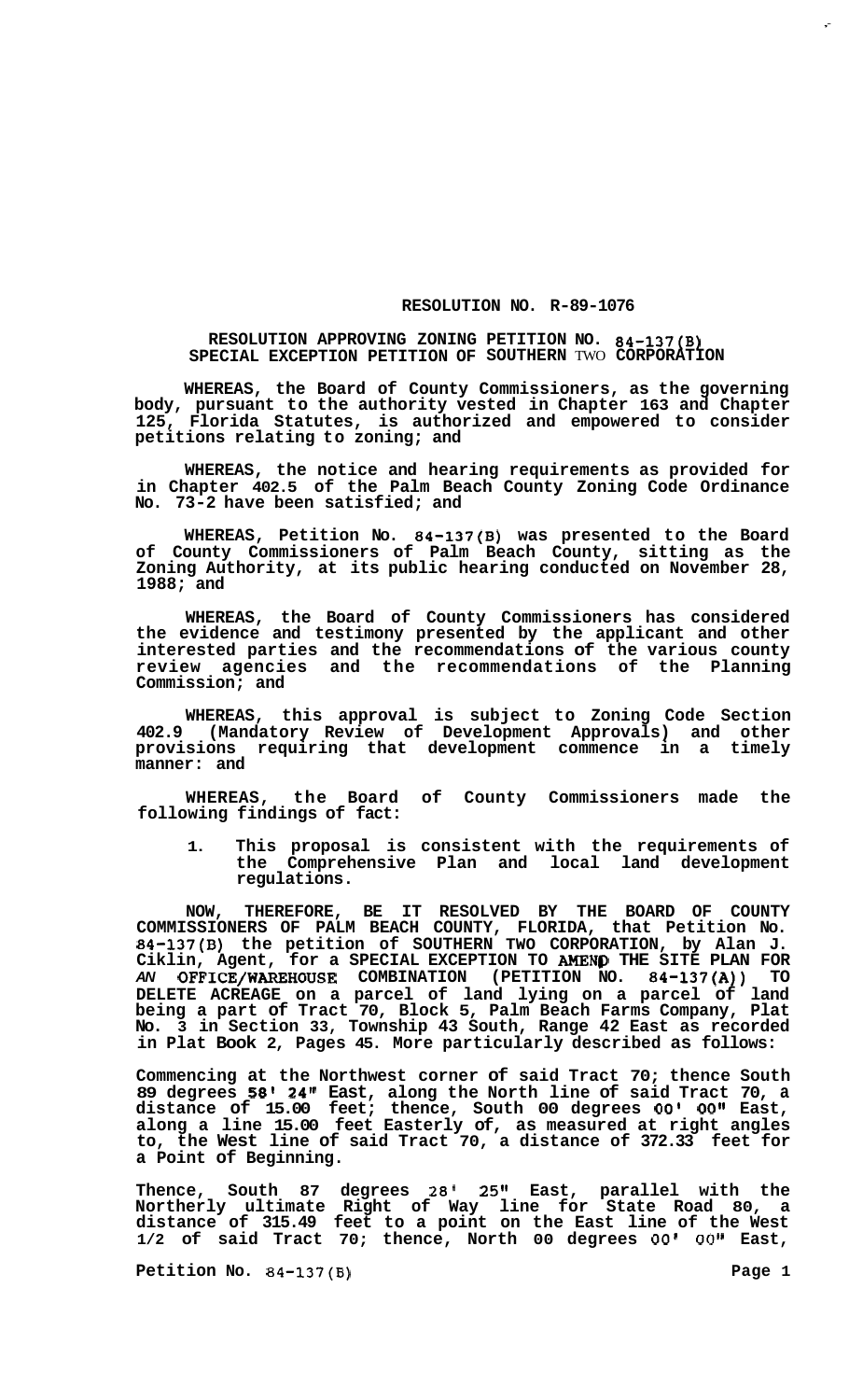**along the East line of the West 1/2 of said Tract 70, a distance of 371.09 feet: thence, North 89 degrees 58' 24" West, along a line 15.00 feet Southerly of, as measured at right angles to, the North line of said Tract 70, a distance of 315.18 feet; thence, South 00 degrees** *00' 00''* **East, along a line of 15.00 feet Easterly of, as measured at right angles to, the West line of said Tract 70, a distance of 357.33 feet to the Point of Beginning, being located on the southeast corner of the intersection of Wallis Street and Cleary Road in a CG-General Commercial Zoning District, was approved as advertised, subject to the following conditions:** 

- **1. The developer shall comply with all previous conditions of approval, unless expressly modified herein.**
- **2. Conditions 1.a. and 1.b. of Petition 84-137(A) (Resolution No. R-85-567) which currently state:** 
	- **"1. Prior to Site Plan Review submittal, a revised site plan shall reflect the following:** 
		- **a. No more than 85% impervious area: and**
		- **b. Preservation of existing significant vegetation wherever possible and the incorporation of said vegetation into the project design. Appropriate measures also shall be taken to protect these preservation**  areas during site clearing and construction"

**are hereby amended to read as follows:** 

**"The site plan shall incorporate existing vegetation into the project design the following ways** :

- **a. The placement of interior parking islands shall be located where existing vegetation can be preserved; and**
- **b. The establishment of a fifteen (15) foot landscape strip along the east property line beginning at the south property line and extending north to the southern edge** *of* **the existing lift station."**
- **3. All prohibited species located on-site shall be removed prior to the issuance of any building permits.**
- **4. No off premises signs shall be permitted on-site.**
- **5. Sewer service is available to the property. Therefore, no septic tank shall be permitted on the site.**
- **6. Water service is available to the property. Therefore, no well shall be permitted on the site to provide potable water.**